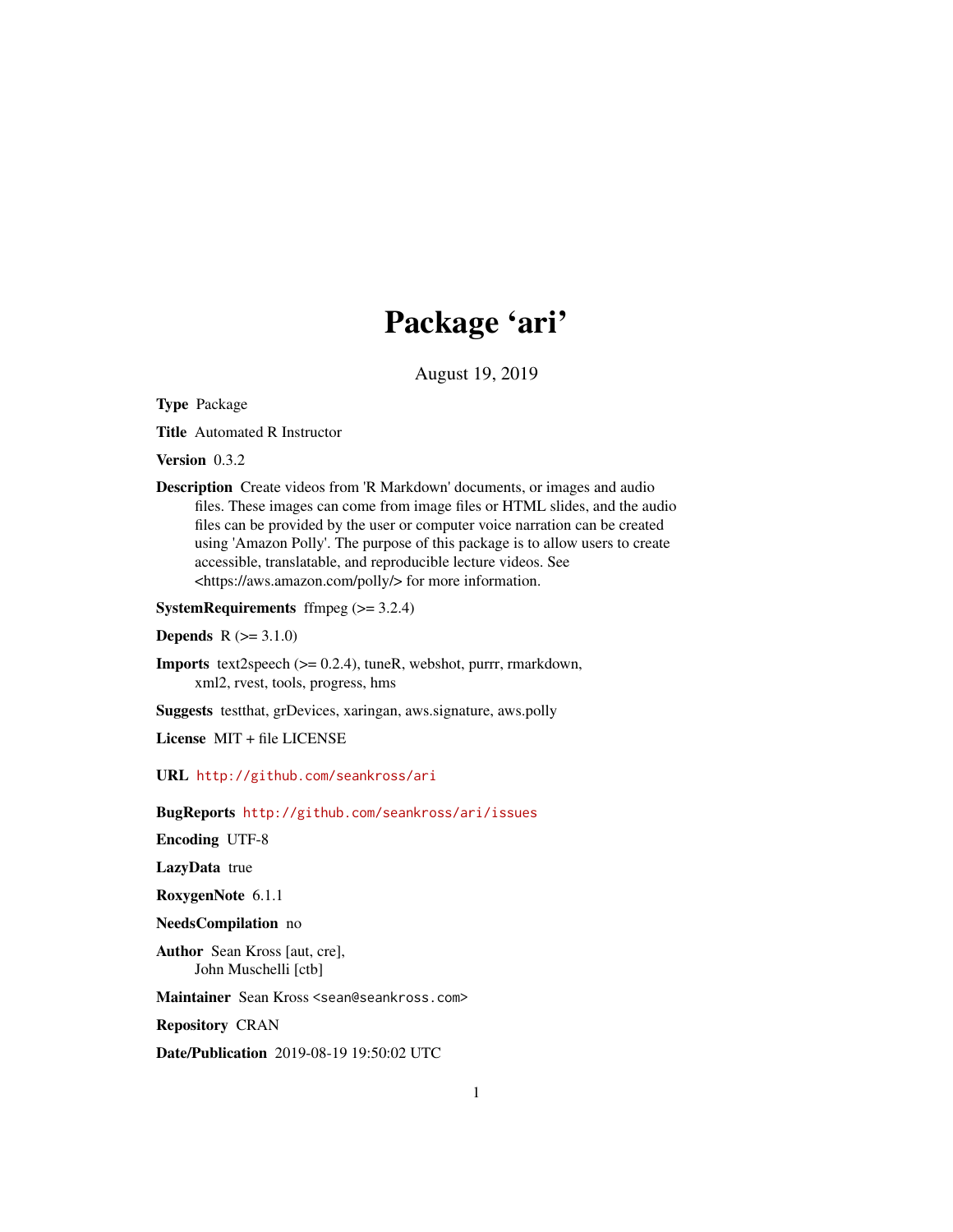## <span id="page-1-0"></span>R topics documented:

| Index |  |
|-------|--|

ari\_burn\_subtitles *Burn Subtitles into a video*

### Description

Burn Subtitles into a video

#### Usage

```
ari_burn_subtitles(video, srt, verbose = FALSE)
```
#### Arguments

| video   | Video in mp4 format                                         |
|---------|-------------------------------------------------------------|
| srt     | Subtitle file in srt format                                 |
| verbose | print diagnostic messages. If $> 1$ , then more are printed |

#### Value

Name of output video

#### Note

This needs ffmpeg that was compiled with --enable-libass as per [https://trac.ffmpeg.org/](https://trac.ffmpeg.org/wiki/HowToBurnSubtitlesIntoVideo) [wiki/HowToBurnSubtitlesIntoVideo](https://trac.ffmpeg.org/wiki/HowToBurnSubtitlesIntoVideo)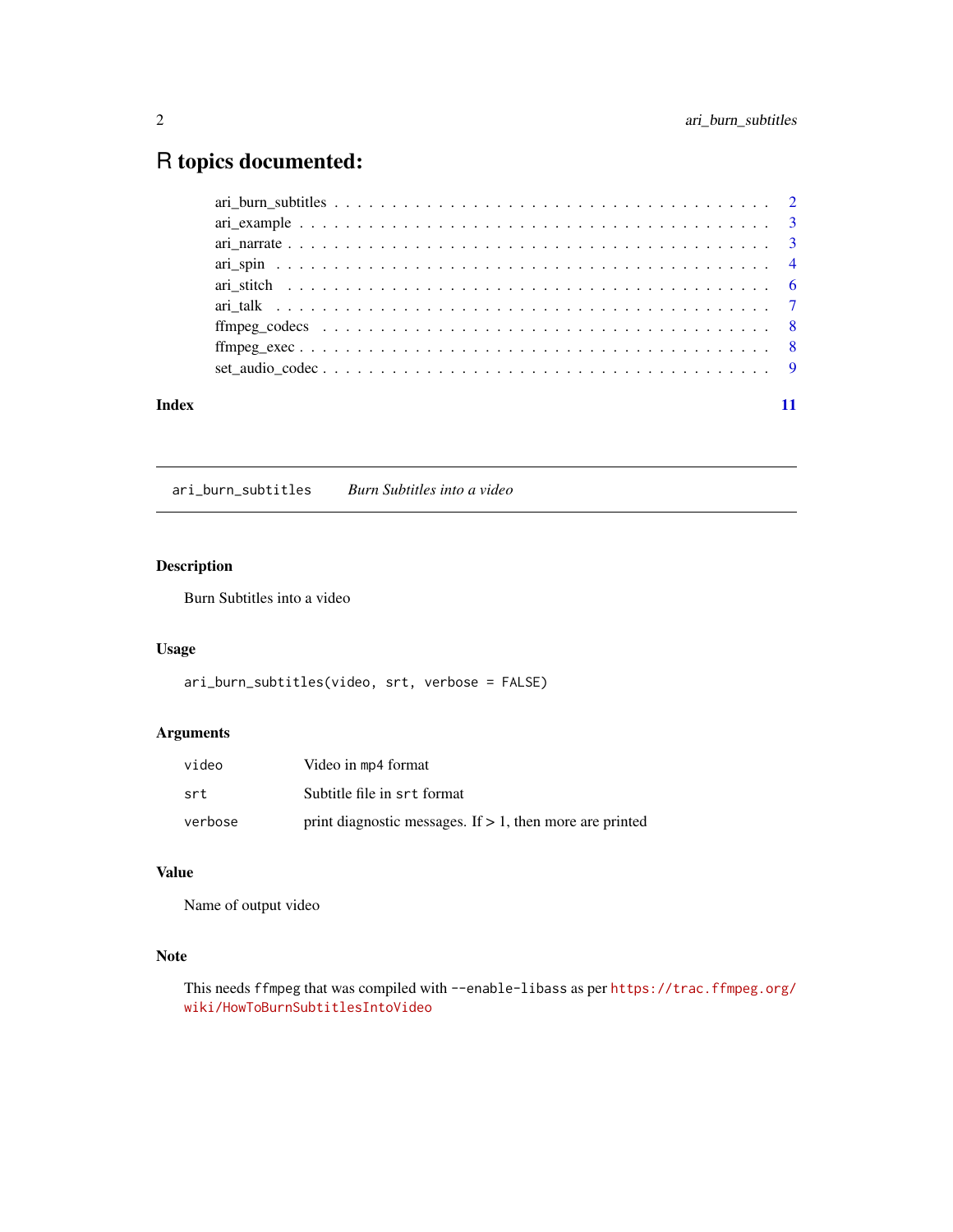<span id="page-2-0"></span>

#### Description

This function allows you to quickly access files that are used in the ari documentation.

#### Usage

```
ari_example(path = NULL)
```
#### Arguments

path The name of the file. If no argument is provided then all of the example files will be listed.

#### Value

A character string

#### Examples

ari\_example("ari\_intro.Rmd")

ari\_narrate *Create a video from slides and a script*

#### Description

ari\_narrate creates a video from a script written in markdown and HTML slides created with [rmarkdown](#page-0-0) or a similar package. This function uses [Amazon Polly](https://aws.amazon.com/polly/) via [ari\\_spin](#page-3-1).

#### Usage

```
ari_narrate(script, slides, output = tempfile(fileext = ".mp4"),
  voice = "Joanna", service = "amazon",
 capture_method = c("vectorized", "iterative"), subtitles = FALSE,
  ..., verbose = FALSE, audio_codec = get_audio_codec(),
 video_codec = get_video_codec(), cleanup = TRUE)
```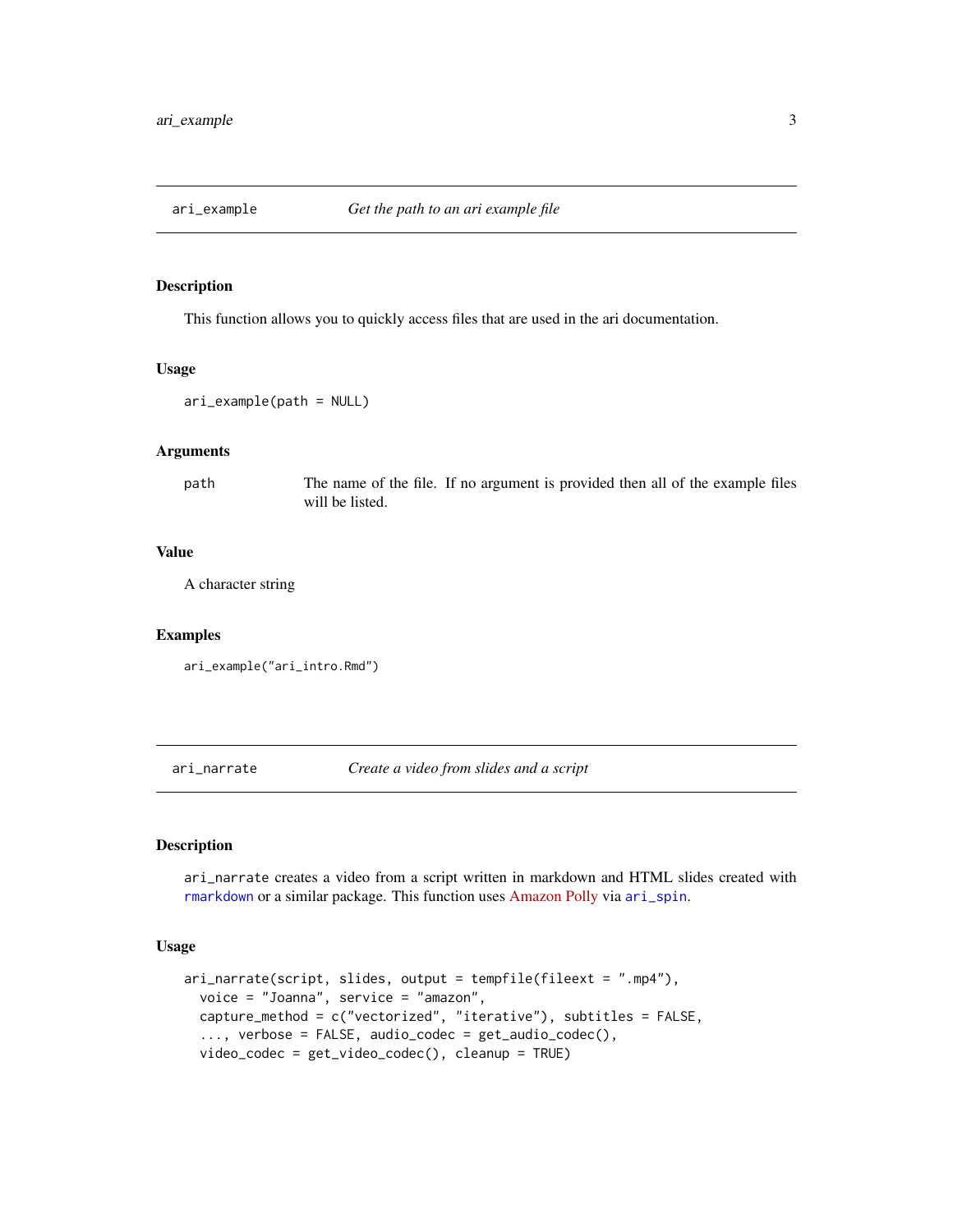#### <span id="page-3-0"></span>Arguments

| script      | Either a markdown file where every paragraph will be read over a corresponding<br>slide, or an . Rmd file where each HTML comment will be used for narration.                                             |
|-------------|-----------------------------------------------------------------------------------------------------------------------------------------------------------------------------------------------------------|
| slides      | A path or URL for an HTML slideshow created with rmarkdown, xaringan, or<br>a similar package.                                                                                                            |
| output      | The path to the video file which will be created.                                                                                                                                                         |
| voice       | The voice you want to use. See tts_voices for more information about what<br>voices are available.                                                                                                        |
| service     | speech synthesis service to use, passed to tts.                                                                                                                                                           |
|             | capture_method Either "vectorized" or "iterative". The vectorized mode is faster though it<br>can cause screens to repeat. If making a video from an ioslides_presentation<br>you should use "iterative". |
| subtitles   | Should a , srt file be created with subtitles? The default value is FALSE. If TRUE<br>then a file with the same name as the output argument will be created, but with<br>the file extension . srt.        |
| .           | Arguments that will be passed to webshot.                                                                                                                                                                 |
| verbose     | print diagnostic messages. If $> 1$ , then more are printed                                                                                                                                               |
| audio_codec | The audio encoder for the splicing. If this fails, try copy.                                                                                                                                              |
| video_codec | The video encoder for the splicing. If this fails, see ffmpeg -codecs                                                                                                                                     |
| cleanup     | If TRUE, interim files are deleted                                                                                                                                                                        |

#### Value

The output from [ari\\_spin](#page-3-1)

#### Examples

```
## Not run:
#
ari_narrate(system.file("test", "ari_intro_script.md", package = "ari"),
            system.file("test", "ari_intro.html", package = "ari"),
            voice = "Joey")
```
## End(Not run)

<span id="page-3-1"></span>ari\_spin *Create a video from images and text*

#### Description

Given equal length vectors of paths to images (preferably .jpgs or .pngs) and strings which will be [synthesize](#page-0-0)d by [Amazon Polly](https://aws.amazon.com/polly/) or any other synthesizer available in [tts](#page-0-0), this function creates an .mp4 video file where each image is shown with its corresponding narration. This function uses [ari\\_stitch](#page-5-1) to create the video.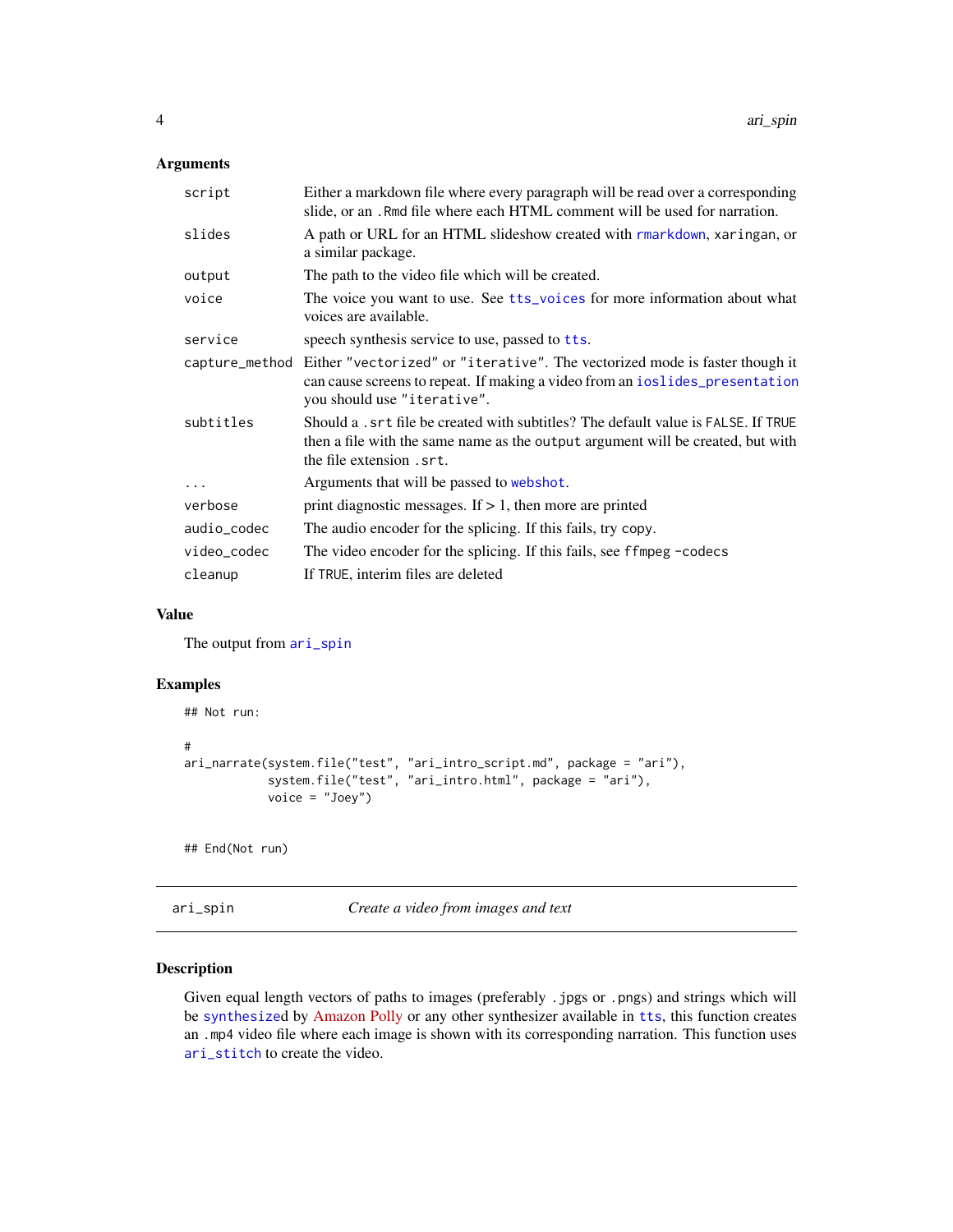#### <span id="page-4-0"></span>ari\_spin 5

#### Usage

```
ari_spin(images, paragraphs, output = tempfile(fileext = ".mp4"),
 voice = "Joanna", service = "amazon", subtitles = FALSE, ...)
```
#### Arguments

| images     | A vector of paths to images.                                                                                                                                                                       |
|------------|----------------------------------------------------------------------------------------------------------------------------------------------------------------------------------------------------|
| paragraphs | A vector strings that will be spoken by Amazon Polly.                                                                                                                                              |
| output     | A path to the video file which will be created.                                                                                                                                                    |
| voice      | The voice you want to use. See tts_voices for more information about what<br>voices are available.                                                                                                 |
| service    | speech synthesis service to use, passed to tts                                                                                                                                                     |
| subtitles  | Should a , srt file be created with subtitles? The default value is FALSE. If TRUE<br>then a file with the same name as the output argument will be created, but with<br>the file extension . srt. |
| $\cdots$   | additional arguments to ari_stitch                                                                                                                                                                 |

#### Details

This function needs to connect to [Amazon Web Services](https://aws.amazon.com/) in order to create the narration. You can find a guide for accessing AWS from R [here.](http://seankross.com/2017/05/02/Access-Amazon-Web-Services-in-R.html) For more information about how R connects to Amazon Polly see the [aws.polly](#page-0-0) documentation [here.](https://github.com/cloudyr/aws.polly)

#### Value

The output from [ari\\_stitch](#page-5-1)

#### Examples

```
## Not run:
slides <- system.file("test", c("mab2.png", "mab1.png"),
package = "ari")
sentences <- c("Welome to my very interesting lecture.",
               "Here are some fantastic equations I came up with.")
ari_spin(slides, sentences, voice = "Joey")
```
## End(Not run)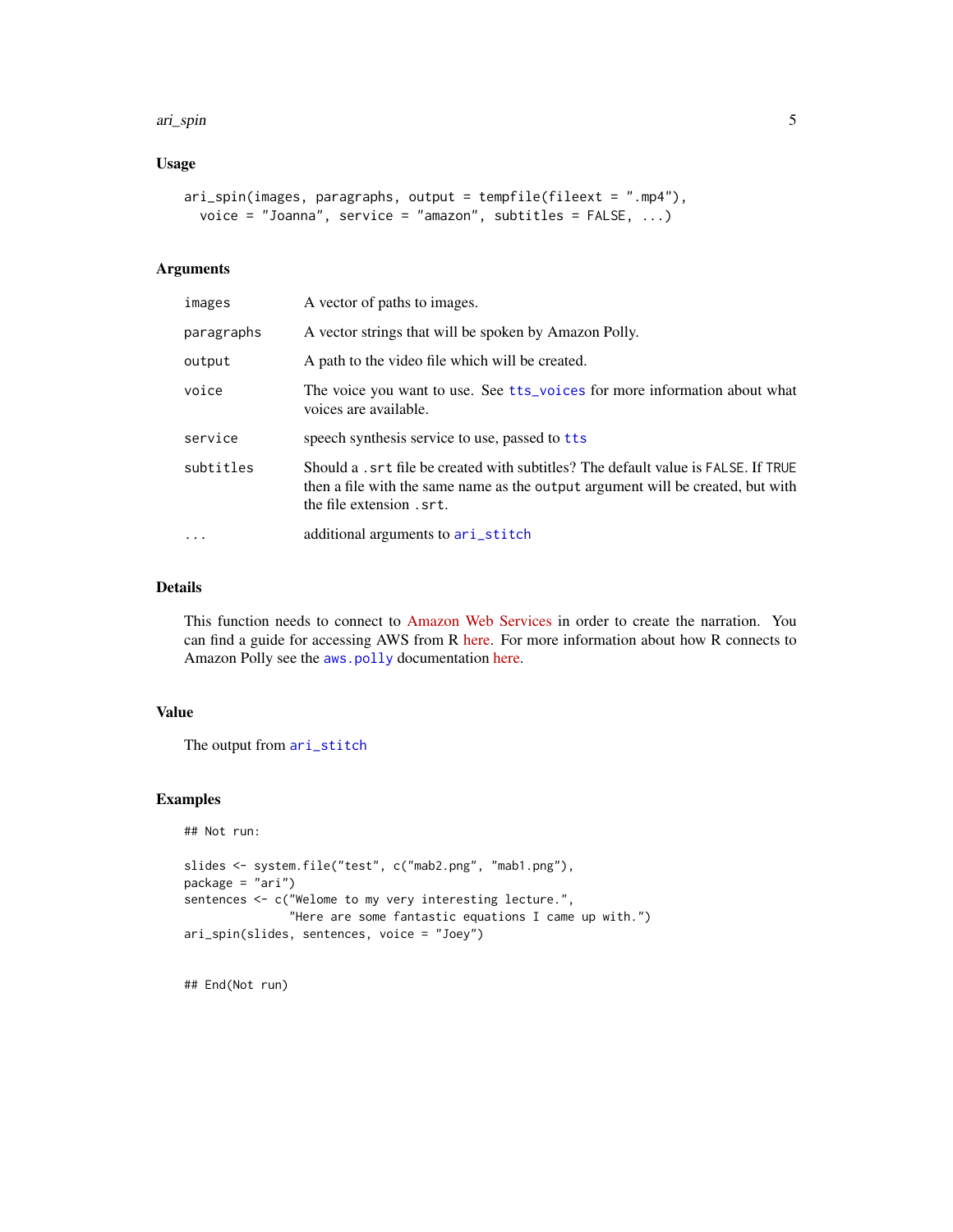<span id="page-5-1"></span><span id="page-5-0"></span>

#### Description

Given a vector of paths to images (preferably . jpgs or .pngs) and a flat list of [Wave](#page-0-0)s of equal length this function will create an .mp4 video file where each image is shown with its corresponding audio. Take a look at the [readWave](#page-0-0) function if you want to import your audio files into R. Please be sure that all images have the same dimensions.

#### Usage

```
ari_stitch(images, audio, output = tempfile(fileext = ".mp4"),
  verbose = FALSE, cleanup = TRUE, ffmpeg_opts = "",
  divisible_height = TRUE, audio_codec = get_audio_codec(),
  video_codec = get_video_codec(), video_sync_method = "-1",
  audio_bitrate = NULL, video_bitrate = NULL,
  pixel_format = "yuv420p", fast_start = TRUE, deinterlace = TRUE,
  stereo_audio = TRUE)
```
#### Arguments

| images            | A vector of paths to images.                                                                              |
|-------------------|-----------------------------------------------------------------------------------------------------------|
| audio             | A list of Waves from tuneR.                                                                               |
| output            | A path to the video file which will be created.                                                           |
| verbose           | print diagnostic messages. If $> 1$ , then more are printed                                               |
| cleanup           | If TRUE, interim files are deleted                                                                        |
| ffmpeg_opts       | additional options to send to ffmpeg. This is an advanced option, use at your<br>own risk                 |
| divisible_height  |                                                                                                           |
|                   | Make height divisible by 2, which may be required if getting "height not divisi-<br>ble by 2" error.      |
| audio_codec       | The audio encoder for the splicing. If this fails, try copy.                                              |
| video_codec       | The video encoder for the splicing. If this fails, see ffmpeg -codecs                                     |
| video_sync_method |                                                                                                           |
|                   | Video sync method. Should be "auto" or "vfr" or a numeric. See https:<br>//ffmpeg.org/ffmpeg.html.        |
| audio_bitrate     | Bit rate for audio. Passed to $-b:a$ .                                                                    |
| video_bitrate     | Bit rate for video. Passed to -b: v.                                                                      |
| pixel_format      | pixel format to encode for 'ffmpeg'.                                                                      |
| fast_start        | Adding 'faststart' flags for YouTube and other sites, see https://trac.ffmpeg.<br>org/wiki/Encode/YouTube |
| deinterlace       | should the video be de-interlaced, see https://ffmpeg.org/ffmpeg-filters.<br>html, generally for YouTube  |
| stereo_audio      | should the audio be forced to stereo, corresponds to '-ac 2'                                              |
|                   |                                                                                                           |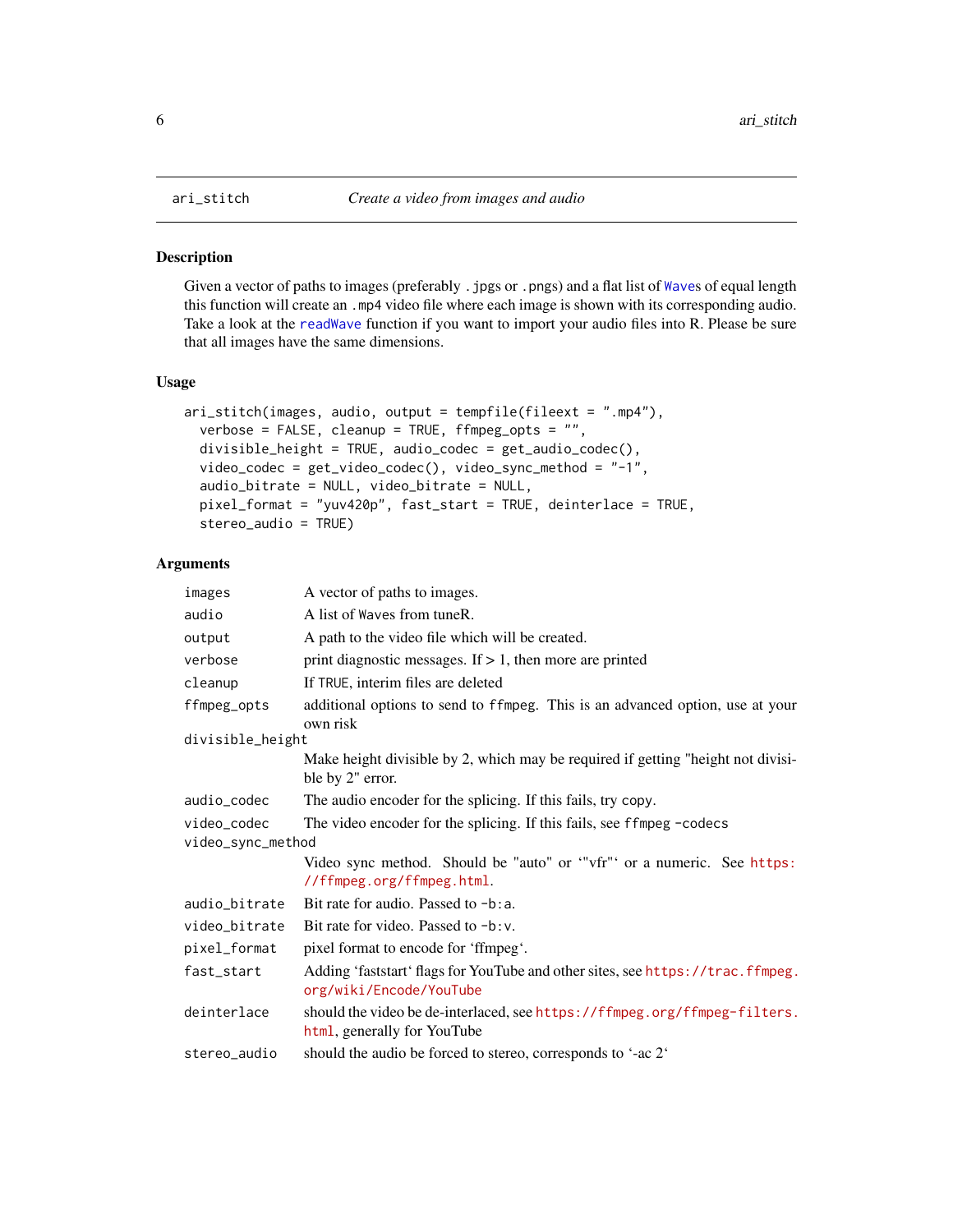#### <span id="page-6-0"></span>ari\_talk 7

#### Details

This function uses [FFmpeg](https://ffmpeg.org/) which you should be sure is installed before using this function. If running Sys.which("ffmpeg") in your R console returns an empty string after installing FFmpeg then you should set the path to FFmpeg on you computer to an environmental variable using Sys.setenv(ffmpeg = "path/to/ffmpeg"). The environmental variable will always override the result of Sys.which("ffmpeg").

#### Value

A logical value, with the attribute outfile for the output file.

#### Examples

```
## Not run:
if (ffmpeg_version_sufficient()) {
result = ari_stitch(
ari_example(c("mab1.png", "mab2.png")),
list(tuneR::noise(), tuneR::noise()))
}
```
## End(Not run)

ari\_talk *Create spoken audio files*

#### Description

A simple function for demoing how spoken text will sound.

#### Usage

```
ari_talk(paragraphs, output = tempfile(fileext = ".wav"),
 voice = "Joanna", service = "amazon")
```
#### Arguments

| paragraphs | A vector strings that will be spoken by Amazon Polly.                                              |
|------------|----------------------------------------------------------------------------------------------------|
| output     | A path to the audio file which will be created.                                                    |
| voice      | The voice you want to use. See tts voices for more information about what<br>voices are available. |
| service    | speech synthesis service to use, passed to the                                                     |

#### Value

A Wave output object, with the attribute outfile of the output file name.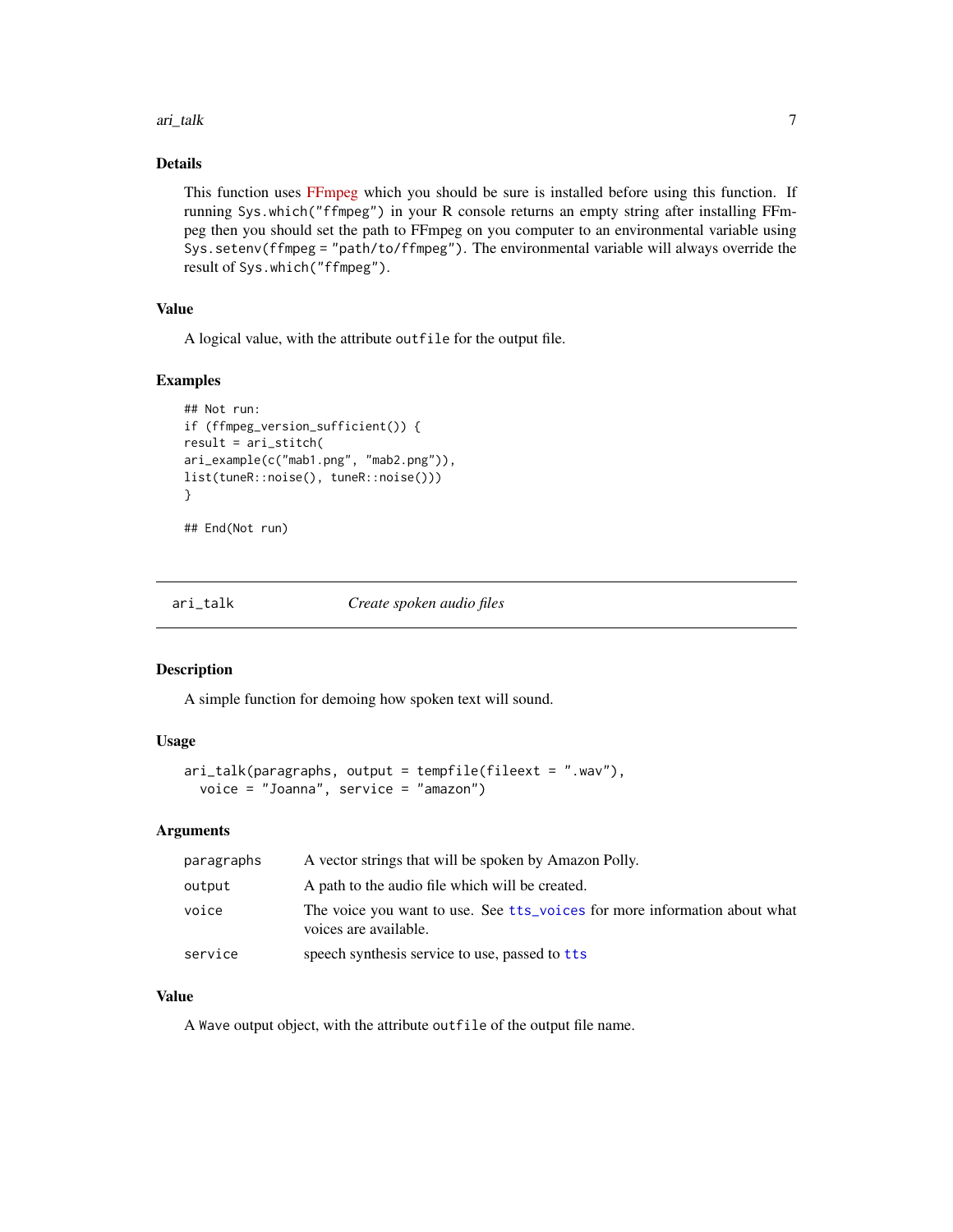<span id="page-7-0"></span>

#### Description

Get Codecs for ffmpeg

#### Usage

ffmpeg\_codecs()

ffmpeg\_video\_codecs()

ffmpeg\_audio\_codecs()

ffmpeg\_muxers()

```
ffmpeg_version()
```
ffmpeg\_version\_sufficient()

```
check_ffmpeg_version()
```
#### Value

A 'data.frame' of codec names and capabilities

#### Examples

```
## Not run:
if (ffmpeg_version_sufficient()) {
ffmpeg_codecs()
ffmpeg_video_codecs()
ffmpeg_audio_codecs()
}
```
## End(Not run)

ffmpeg\_exec *Get Path to ffmpeg Executable*

#### Description

Get Path to ffmpeg Executable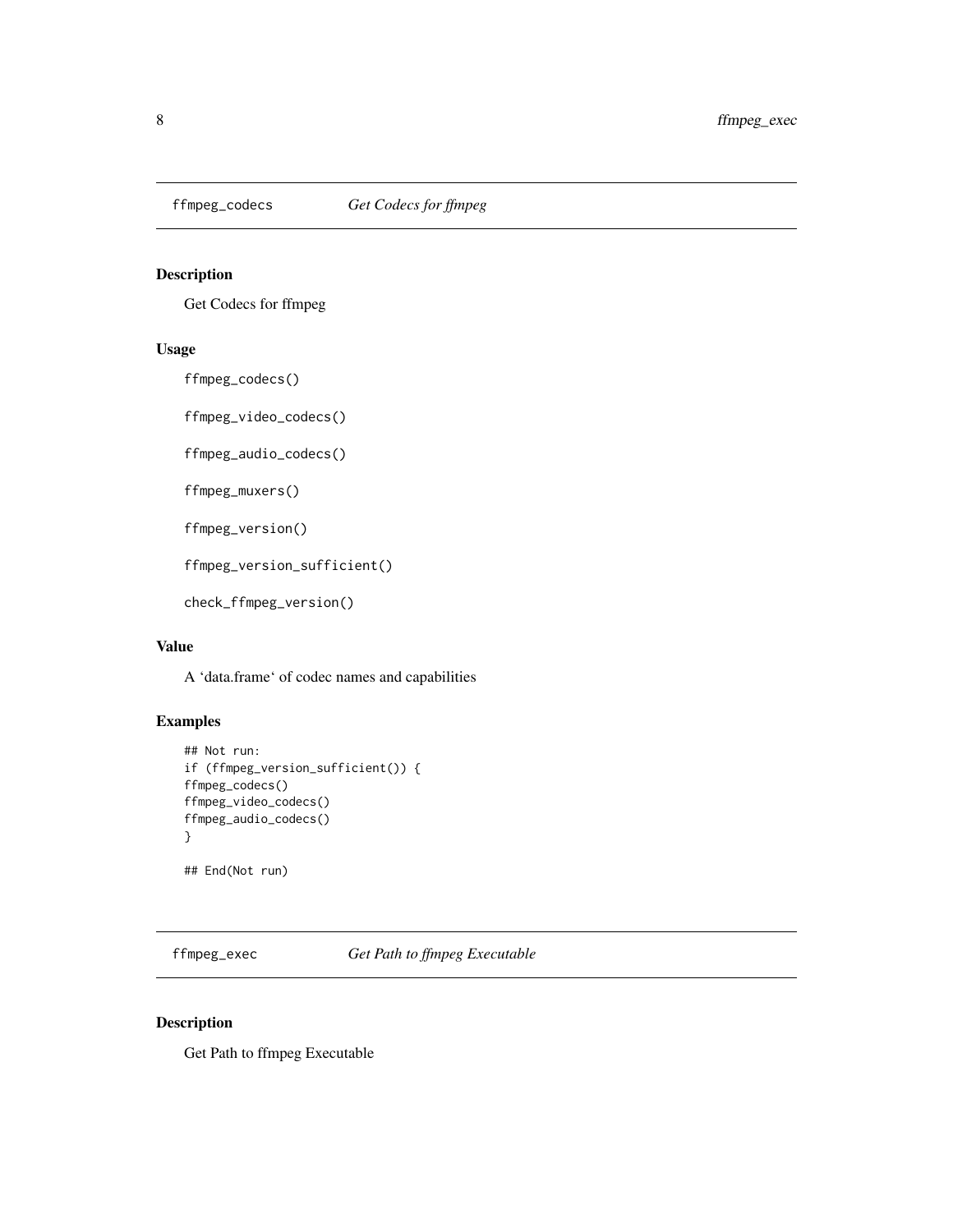<span id="page-8-0"></span>set\_audio\_codec 9

#### Usage

ffmpeg\_exec(quote = FALSE)

have\_ffmpeg\_exec()

#### Arguments

quote should [shQuote](#page-0-0) be run before returning?

#### Value

The path to the ffmpeg executable, or an error.

#### Note

This looks using 'Sys.getenv("ffmpeg")' and 'Sys.which("ffmpeg")' to find 'ffmpeg'. If 'ffmpeg' is not in your PATH, then please set the path to 'ffmpeg' using 'Sys.setenv(ffmpeg = "/path/to/ffmpeg")'

#### Examples

```
## Not run:
if (have_ffmpeg_exec()) {
ffmpeg_exec()
}
## End(Not run)
```
set\_audio\_codec *Set Default Audio and Video Codecs*

#### Description

Set Default Audio and Video Codecs

#### Usage

```
set_audio_codec(codec)
```

```
set_video_codec(codec = "libx264")
```

```
get_audio_codec()
```

```
get_video_codec()
```
audio\_codec\_encode(codec)

video\_codec\_encode(codec)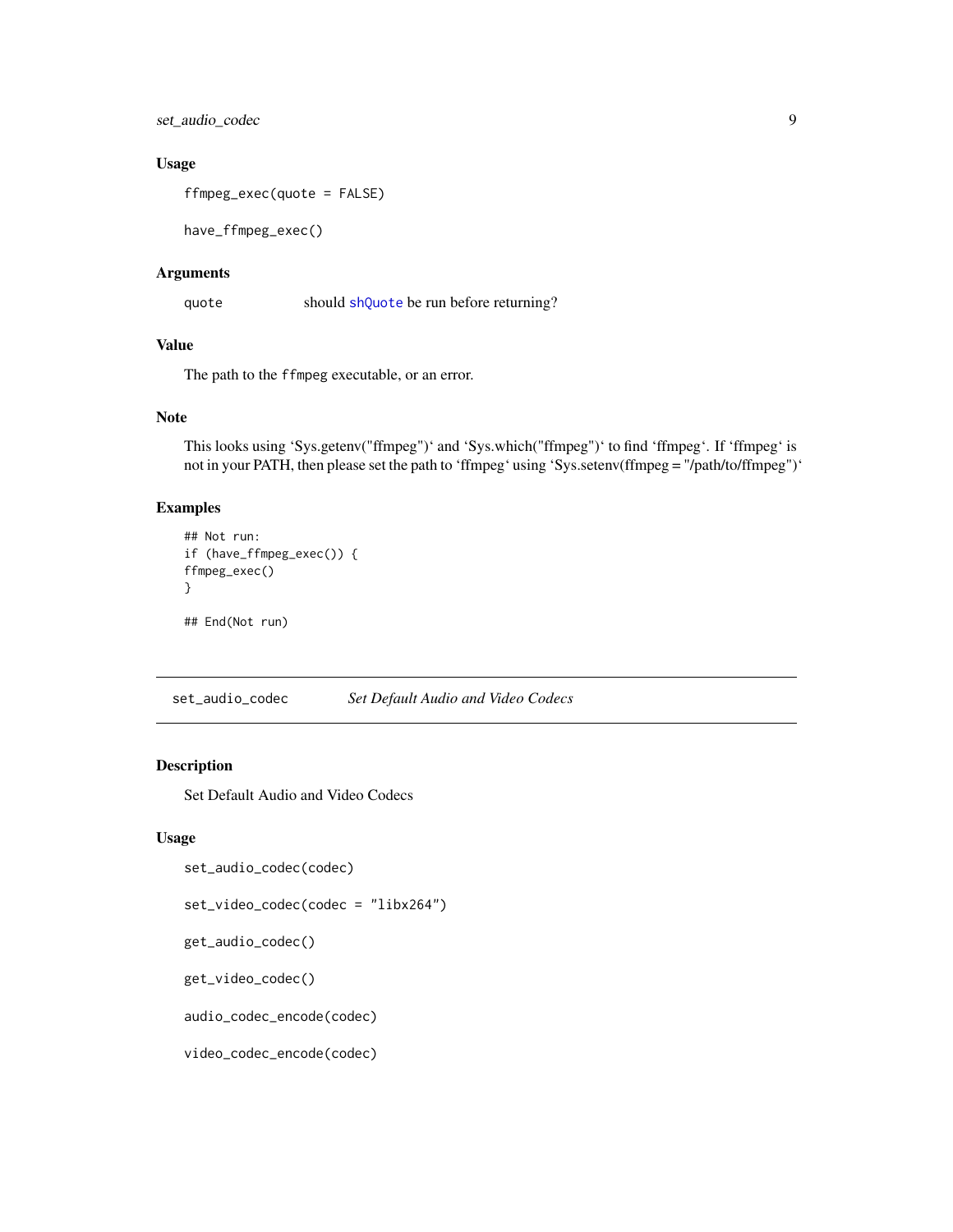#### Arguments

codec The codec to use or get for audio/video. Uses the 'ffmpeg\_audio\_codec' and 'ffmpeg\_video\_codec' options to store this information.

#### Value

A 'NULL' output

#### See Also

[ffmpeg\_codecs()] for options

#### Examples

```
## Not run:
if (have_ffmpeg_exec()) {
print(ffmpeg_version())
get_audio_codec()
set_audio_codec(codec = "libfdk_aac")
get_audio_codec()
set_audio_codec(codec = "aac")
get_audio_codec()
}
if (have_ffmpeg_exec()) {
get_video_codec()
set_video_codec(codec = "libx265")
get_video_codec()
set_video_codec(codec = "libx264")
get_video_codec()
}
## empty thing
if (have_ffmpeg_exec()) {
video_codec_encode("libx264")
audio_codec_encode("aac")
}
```
## End(Not run)